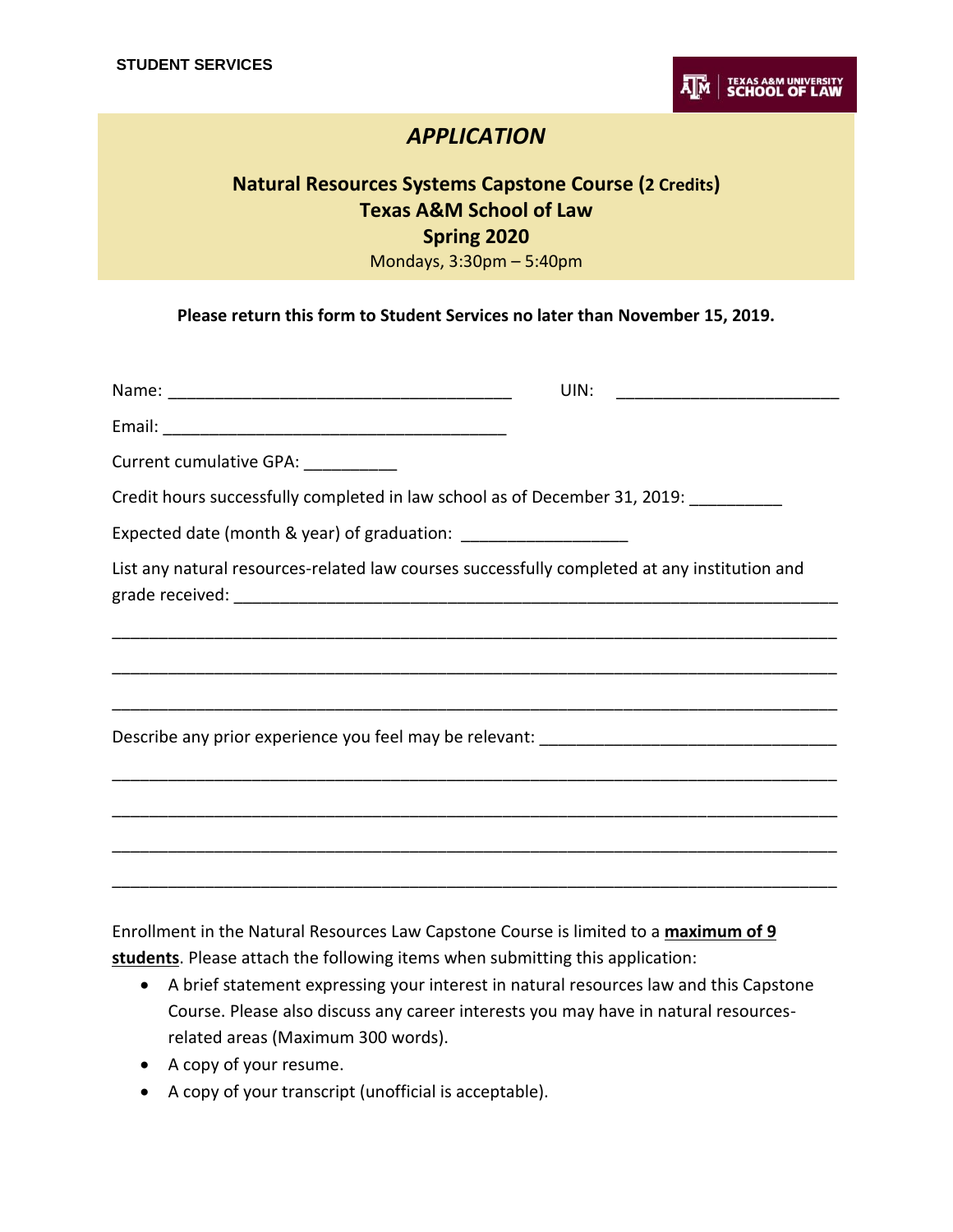

## **Natural Resources Systems Capstone Course Texas A&M School of Law Spring 2020**

2 Semester Credits Mondays, 3:30pm – 5:40pm

**General Description**: This course offers a capstone experience to TAMU Law students enabling them to blend their substantive doctrinal training in various natural resource-related legal areas (e.g., agricultural, energy, environmental, land use, oil and gas, and/or water issues) with the development of practical skills and professional identity. Modeled on a typical law firm or consulting practice, the class requires students to work in teams, endeavor to understand client needs and demands, confront decision-making challenges, and manage workload. A chief objective of the Capstone is to better prepare students to begin practicing law upon graduation.

**Spring 2020 Subject Matter**: The oil and shipping industries will face one of the biggest shakeups in 2020. On January 1<sup>st</sup>, tougher international rules on sulfur emissions from ships will come into effect with the intention of limiting air pollution and protecting human health and environment. According to a report the new regulation will prevent 570,000 premature deaths between 2020 and 2025. These rules were enacted by the United Nations shipping agency, the International Maritime Organization. Failure to comply with the new regulations may result in fines or vessels being detained. As such the regulation will affect, not only users of marine fuel, but vital insurance coverage, refineries and port authorities. The enforcement of the regulation will be done by flag and port states rather than the IMO. Consequently, port authorities, ship owners and makers of marine fuel are especially interested in exploring legal tools, policies, and related mechanisms that could help them transition into the new regulations.

Our Aggie colleagues at Texas A&M University Maritime Administration Department at Galveston along with their local industry partners have requested guidance and information about these mechanisms and objectives. In particular, they have asked for assistance to:

- Assess existing local, state, and national rules and regulations;
- Investigate what legal tools and mechanisms other similarly situated nations are using to respond to analogous challenges;
- Understand the scope of these tools and mechanisms and the extent to which they can be utilized; and
- Formulate alternative and model regulations and other legal mechanisms that could be considered by decision-makers affected by the new regulation.